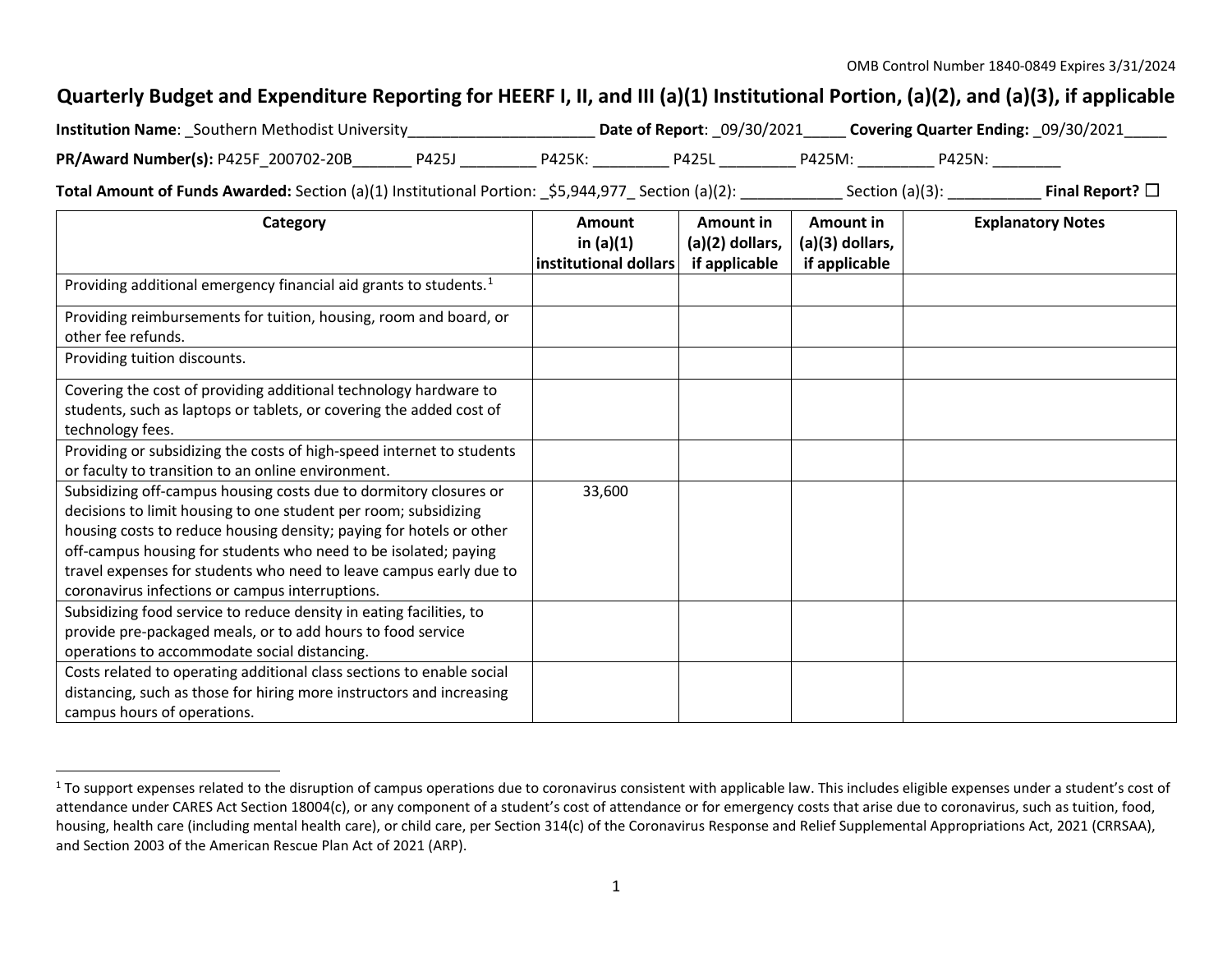<span id="page-1-1"></span><span id="page-1-0"></span>OMB Control Number 1840-0849 Expires 3/31/2024

| Category                                                                                                                                                                                                                                                                     | Amount<br>in $(a)(1)$ | Amount in<br>(a)(2) dollars, | Amount in<br>(a)(3) dollars, | <b>Explanatory Notes</b>                                                                                                                                                                                                                                                                                                                                              |
|------------------------------------------------------------------------------------------------------------------------------------------------------------------------------------------------------------------------------------------------------------------------------|-----------------------|------------------------------|------------------------------|-----------------------------------------------------------------------------------------------------------------------------------------------------------------------------------------------------------------------------------------------------------------------------------------------------------------------------------------------------------------------|
|                                                                                                                                                                                                                                                                              | institutional dollars | if applicable                | if applicable                |                                                                                                                                                                                                                                                                                                                                                                       |
| Campus safety and operations. <sup>2</sup>                                                                                                                                                                                                                                   | 731,525.61            |                              |                              | Temporary space and supplies for<br>COVID19 testing and vaccine<br>administration. PPE and enhanced<br>cleaning of University instructional<br>and non-instructional space.<br>Additional power circuits installed in<br>various classrooms to accommodate<br>social distancing and additional<br>instructional space for video viewing<br>and computer connectivity. |
| Purchasing, leasing, or renting additional instructional equipment<br>and supplies (such as laboratory equipment or computers) to reduce<br>the number of students sharing equipment or supplies during a class<br>period and to provide time for disinfection between uses. |                       |                              |                              |                                                                                                                                                                                                                                                                                                                                                                       |
| Replacing lost revenue from academic sources. <sup>3</sup>                                                                                                                                                                                                                   |                       |                              |                              |                                                                                                                                                                                                                                                                                                                                                                       |
| Replacing lost revenue from auxiliary services sources (i.e., cancelled<br>ancillary events; disruption of food service, dorms, childcare, or<br>other facilities; cancellation of use of campus venues by other<br>organizations, lost parking revenue, etc.). <sup>3</sup> | 4,354,297             |                              |                              | Lost revenue from Dining and<br>Residence Hall operations.                                                                                                                                                                                                                                                                                                            |
| Purchasing faculty and staff training in online instruction; or paying<br>additional funds to staff who are providing training in addition to<br>their regular job responsibilities.                                                                                         |                       |                              |                              |                                                                                                                                                                                                                                                                                                                                                                       |
| Purchasing, leasing, or renting additional equipment or software to<br>enable distance learning, or upgrading campus wi-fi access or<br>extending open networks to parking lots or public spaces, etc.                                                                       |                       |                              |                              |                                                                                                                                                                                                                                                                                                                                                                       |

<sup>&</sup>lt;sup>2</sup> Including costs or expenses related to the disinfecting and cleaning of dorms and other campus facilities, purchases of personal protective equipment (PPE), purchases of cleaning supplies, adding personnel to increase the frequency of cleaning, the reconfiguration of facilities to promote social distancing, etc.

<sup>&</sup>lt;sup>3</sup> Please see the Department'[s HEERF Lost Revenue FAQs](https://www2.ed.gov/about/offices/list/ope/heerflostrevenuefaqs.pdf) (March 19, 2021) for more information regarding what may be appropriately included in an estimate of lost revenue.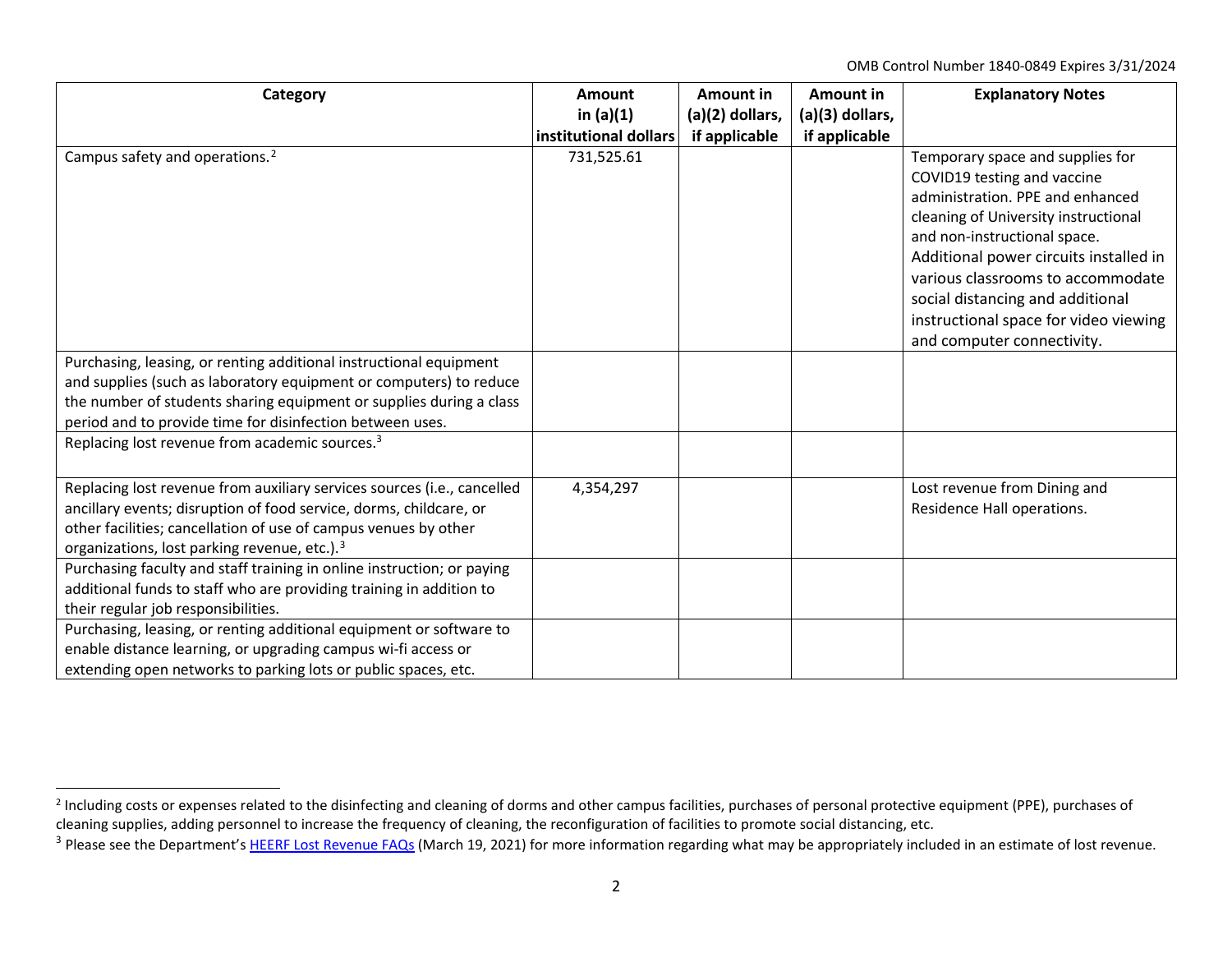<span id="page-2-1"></span><span id="page-2-0"></span>OMB Control Number 1840-0849 Expires 3/31/2024

| Category                                                          | <b>Amount</b><br>in $(a)(1)$<br>institutional dollars | Amount in<br>(a)(2) dollars,<br>if applicable | <b>Amount in</b><br>$(a)(3)$ dollars,<br>if applicable | <b>Explanatory Notes</b> |
|-------------------------------------------------------------------|-------------------------------------------------------|-----------------------------------------------|--------------------------------------------------------|--------------------------|
| Other Uses of (a)(1) Institutional Portion funds. <sup>4</sup>    |                                                       |                                               |                                                        |                          |
| Other Uses of (a)(2) or (a)(3) funds, if applicable. <sup>5</sup> |                                                       |                                               |                                                        |                          |
| <b>Quarterly Expenditures for Each Program</b>                    | 5,119,422.61                                          |                                               |                                                        |                          |
| <b>Total of Quarterly Expenditures</b>                            | 5,119,422.61                                          |                                               |                                                        |                          |

## **Form Instructions**

*Completing the Form*: On each form, fill out the institution of higher education (IHE or institution) name, the date of the report, the appropriate quarter the report covers (September 30, December 31, March 31, June 30), the 11-digit PR/Award Number (number is found in Box 2 of your Grant Award Notification (GAN)) for each HEERF grant funding stream as applicable, the total amount of funds awarded by the Department (including reserve funds if awarded), and check the box if the report is a "final report." Institutions that expended HEERF grant funds during the calendar quarter from January 1 – March 30, 2021 are required to post the quarterly report that involved the expenditure of HEERF II CRRSAA and HEERF I CARES Act funds. The Department did not previously affirmatively indicate this reporting requirement was in place for HEERF II CRRSAA funds. As such, institutions may have until the end of the second calendar quarter, June 30, 2021, to post these retroactive reports if they have not already done so. For the July 10, 2021 quarterly reporting deadline, institutions are encouraged, but not required to, submit the quarterly reports (this institutional reporting form and the student quarterly report) to the Department by emailing those reports as PDF attachments to [HEERFreporting@ed.gov.](mailto:HEERFreporting@ed.gov)

In the chart, an institution must specify the amount of expended HEERF I, II, and IIII funds for each funding category: (a)(1) Institutional Portion; (a)(2), and (a)(3), if applicable. (a)(2) funds include Assistance Listing Numbers (ALNs) 84.425J (Historically Black Colleges and Universities (HBCUs)), 84.425K (Tribally Controlled Colleges and Universities (TCCUs)), 84.425L (Minority Serving Institutions (MSIs)), 84.425M (Strengthening Institutions Program (SIP)); (a)(3) funds are for ALN 84.425N (Fund for the Improvement of Postsecondary Education (FIPSE) Formula Grant) and 84.425S (SAIHE). Each category is deliberately broad and may not capture specific grant program requirements. Explanatory footnotes help clarify certain reporting categories. While some items in the chart are blocked out, please note that the blocking of such items is consistent with Department guidance and FAQs and is not definitive. Provide brief explanatory notes for how funds were expended, including the title and brief description of each project or activity in which funds were expended. Do not include personally identifiable information

 $4$  Please post additional documentation as appropriate and briefly explain in the "Explanatory Notes" section. Please note that funds for (a)(1) Institutional Portion may be used to defray expenses associated with coronavirus (including lost revenue, reimbursement for expenses already incurred, technology costs associated with a transition to distance education, faculty and staff trainings, and payroll).

<sup>&</sup>lt;sup>5</sup> Please post additional documentation as appropriate and briefly explain in the "Explanatory Notes" section. Please note that funds for (a)(2) and (a)(3) may be used to defray expenses associated with coronavirus (including lost revenue, reimbursement for expenses already incurred, technology costs associated with a transition to distance education, faculty and staff trainings, and payroll).